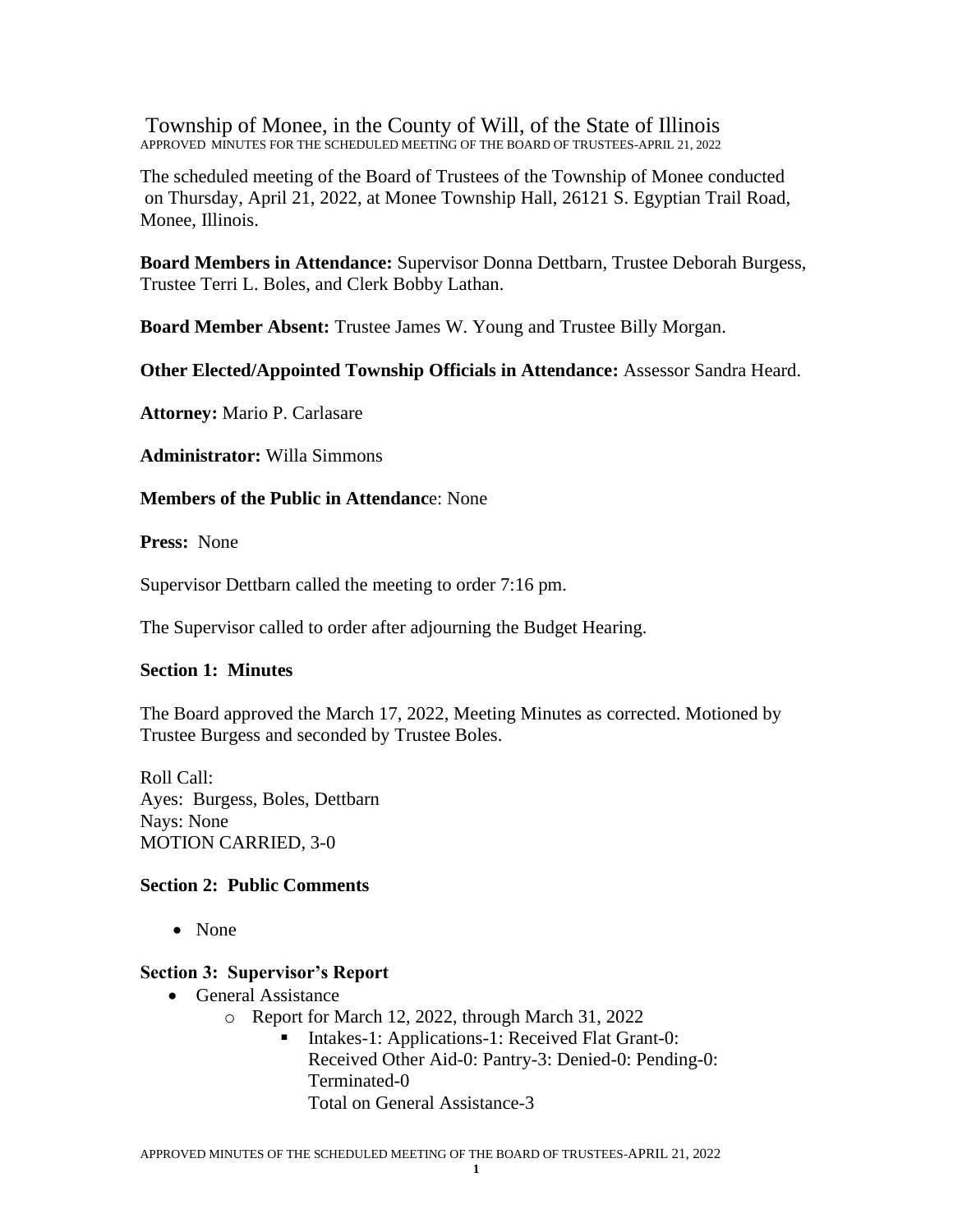- Total Amount for General Assistance (GA)- \$ 322.00
- Total Amount for Emergency Assistance (EA)- \$ 2,000.00
- Total Amount for GA and EA- \$2,322.00
- o Report for April 1, 2022, through April 14, 2022
	- Intakes-1: Applications-1: Received Flat Grant-0: Received Other Aid-0: Pantry-3: Denied-0: Pending-1: Terminated-1 Total on General Assistance-3
	- Total Amount for General Assistance (GA)- \$ 644.00
	- Total Amount for Emergency Assistance (EA)- \$ 0
	- Total Amount for GA and EA- \$ 644,00

# **Easter 2022**

- **7 Families made applications**
- **7 Families Picked-up**
- **Ages 0 to 12 17**
- **Monee 10**
- Park forest 0
- **University Park 7**
- o **Senior Drive Lunch Tuesday, June 14, 2022**

## **Section 4: Clerk's Report**

The Board approved Executive Session Minutes for December 16, 2021. Motioned by Trustee Burgess and seconded by Trustee Boles.

Roll Call: Ayes: Burgess, Boles, Dettbarn Nays: None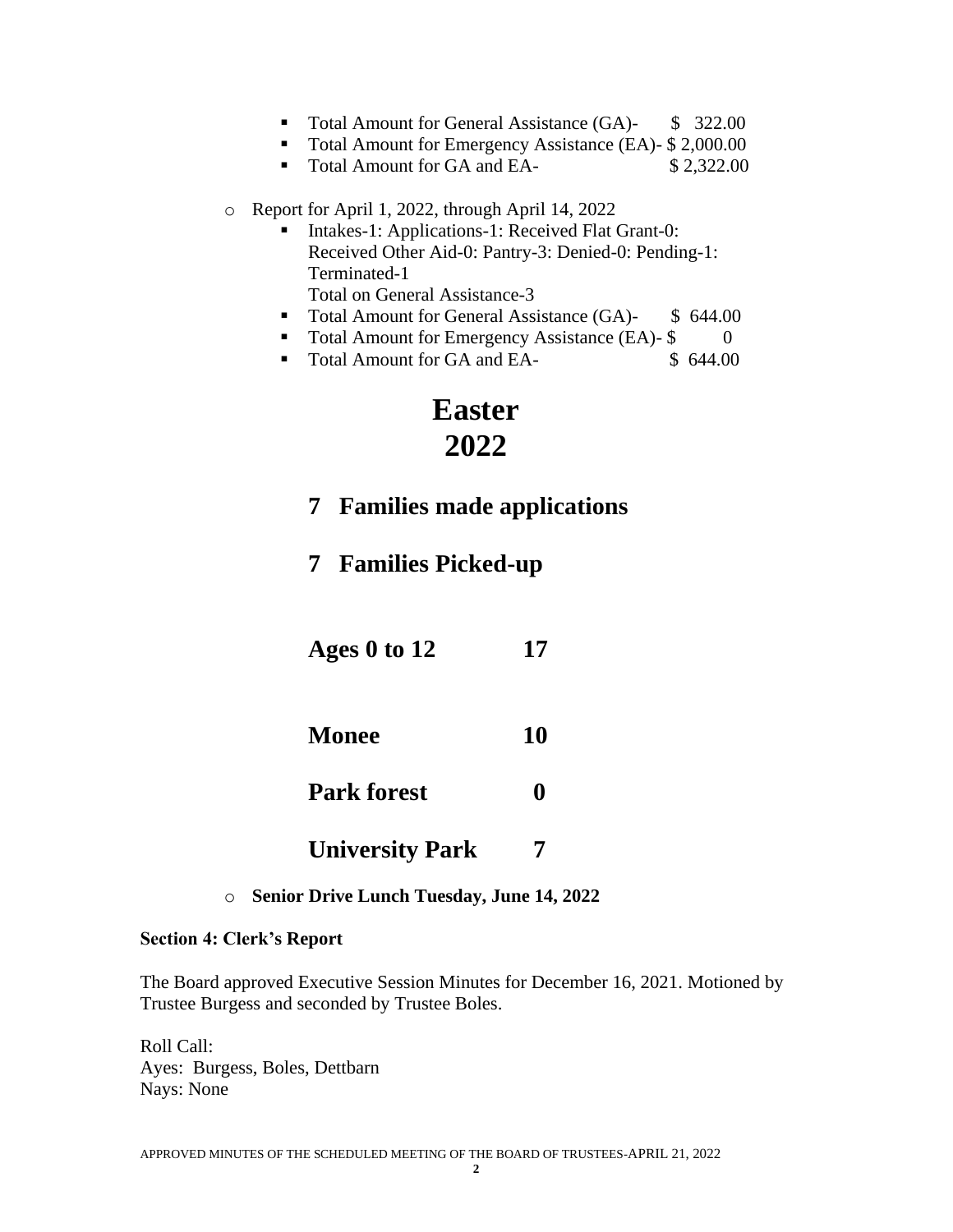# MOTION CARRIED, 3-0

The Board approved to declare Executive Session Minutes for December 16, 2021, status to be changed from closed to open. Motioned by Trustee Boles and seconded by Trustee Burgess.

Roll Call: Ayes: Burgess, Boles, Dettbarn Nays: None MOTION CARRIED, 3-0

- The Annual Town Meeting on Tuesday, April 12, 2022, was attended by ten (10) Electors. Trustee Billy Morgan was chosen as the Moderator.
- Annual Treasurer Reports and the Illinois Initiative Amendment Referenda were filed with County Clerk Office on Wednesday, April 20, 2022. The Referendum will be on the Ballot for the Tuesday, June 28, 2022, Primary Election
- Statement of Economic Interest must be filed by May 1, 2022

# **Section 5: Highway Commissioner's Report**

• None

## **Section 6: Assessor's Report**

- Exemption Forms from the County were mailed out the week of April 18, 2022.
- Supervisor of Assessment list of 2022 Exemption Event Dates did not show Crete nor Monee Townships on their schedule.
- Office will be available to help complete Exemption Forms,
- Reviewed Handout Sheet for Assessor's responsibility.

# **Section 7: Attorney's Report**

**Dates** 

• Next filing date for 2020 and 2021 Tax Objection cases is in June 2022.

## **Section 8: Standing Committee/Commission Report**

Township Plan Commission Report:

The Board approved the Re-appointments of Commissioners Jeff Reiter, Paul Zakrzewski and Les Batterman for Terms to Expire April 2026. Motioned by Trustee Burgess and seconded by Trustee Boles.

Roll Call: Ayes: Burgess, Boles, Dettbarn Nays: None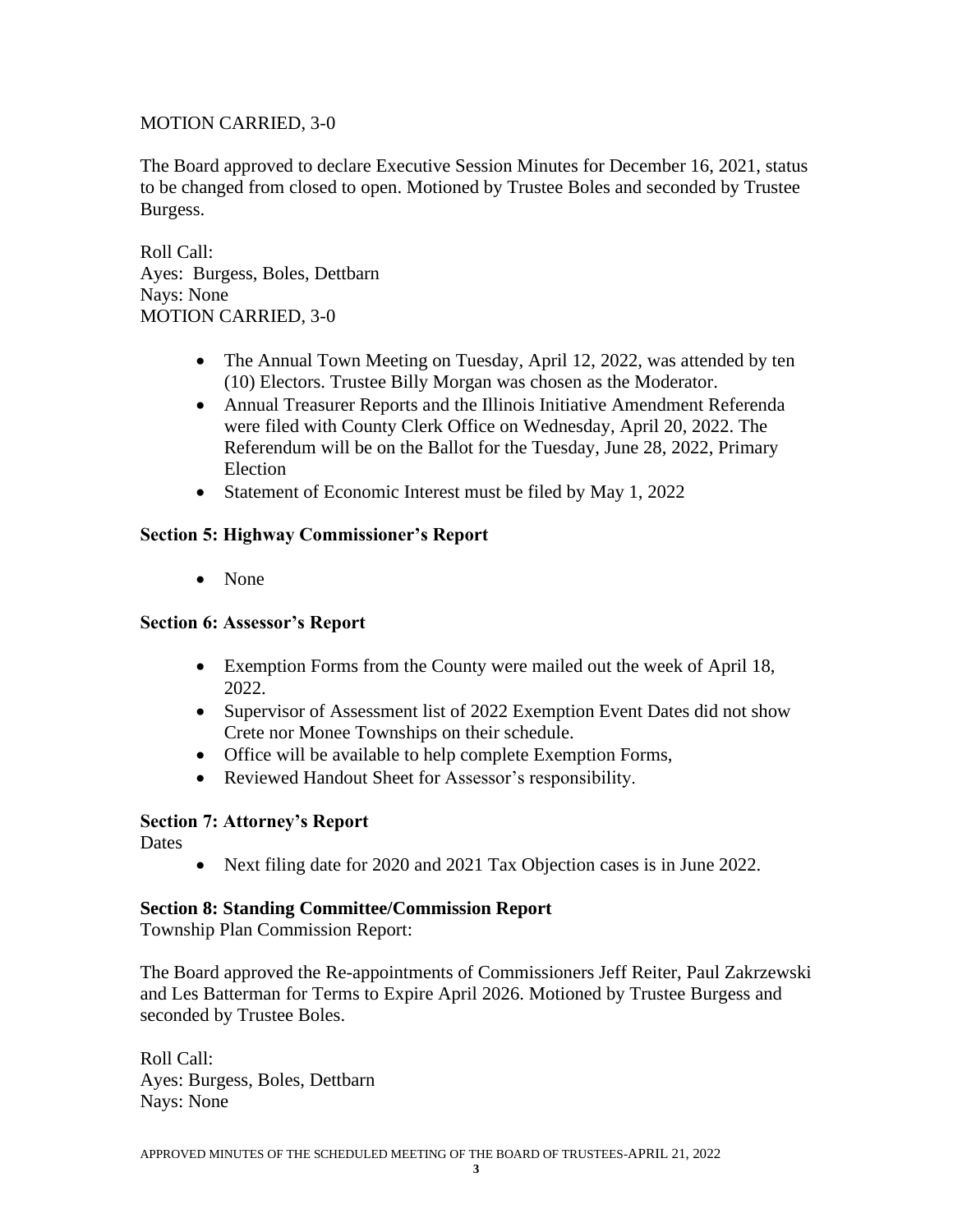## MOTION CARRIED 3-0

Case #ZC-22003 McMann Farms, LLC Hearing is scheduled for Thursday, May 3, 2022 before the Will County Board.

#### **Section 9: New Business**

The Board approved Social Service Agreement for \$1,500.00 with Will County Community Concerns. Motioned by Trustee Burgess and seconded by Trustee Boles.

Roll Call: Ayes: Burgess, Boles, Dettbarn Nays: None

MOTION CARRIED 3-0

The Board approved \$2,015.00 for Medical Assistance Catastrophic Insurance Program for General Assistance (GA). Motioned by Trustee Boles and seconded by Trustee Burgess.

Roll Call: Ayes: Burgess, Boles, Dettbarn Nays: None

MOTION CARRIED 3-0

## **The Township received Funds from the Village of Monee TIF 5 Surplus:**

#### **Town Fund \$1,254.53 Road and Bridge Fund-\$1,023.98**

The Board approved \$40.00 for payment of 2022 Township Officials of Illinois Supervisor Dues. Motioned by Trustee Burgess and seconded by Trustee Boles.

Roll Call: Ayes: Burgess, Boles, Dettbarn Nays: None

## MOTION CARRIED 3-0

The Board approved Line-Item Transfer for General Town Fund Board 2021-2022 Budget. Transfer of \$88.41 from Contingences (5195) to Utilities (5114). Motioned by Trustee Boles and seconded by Trustee Burgess.

Roll Call: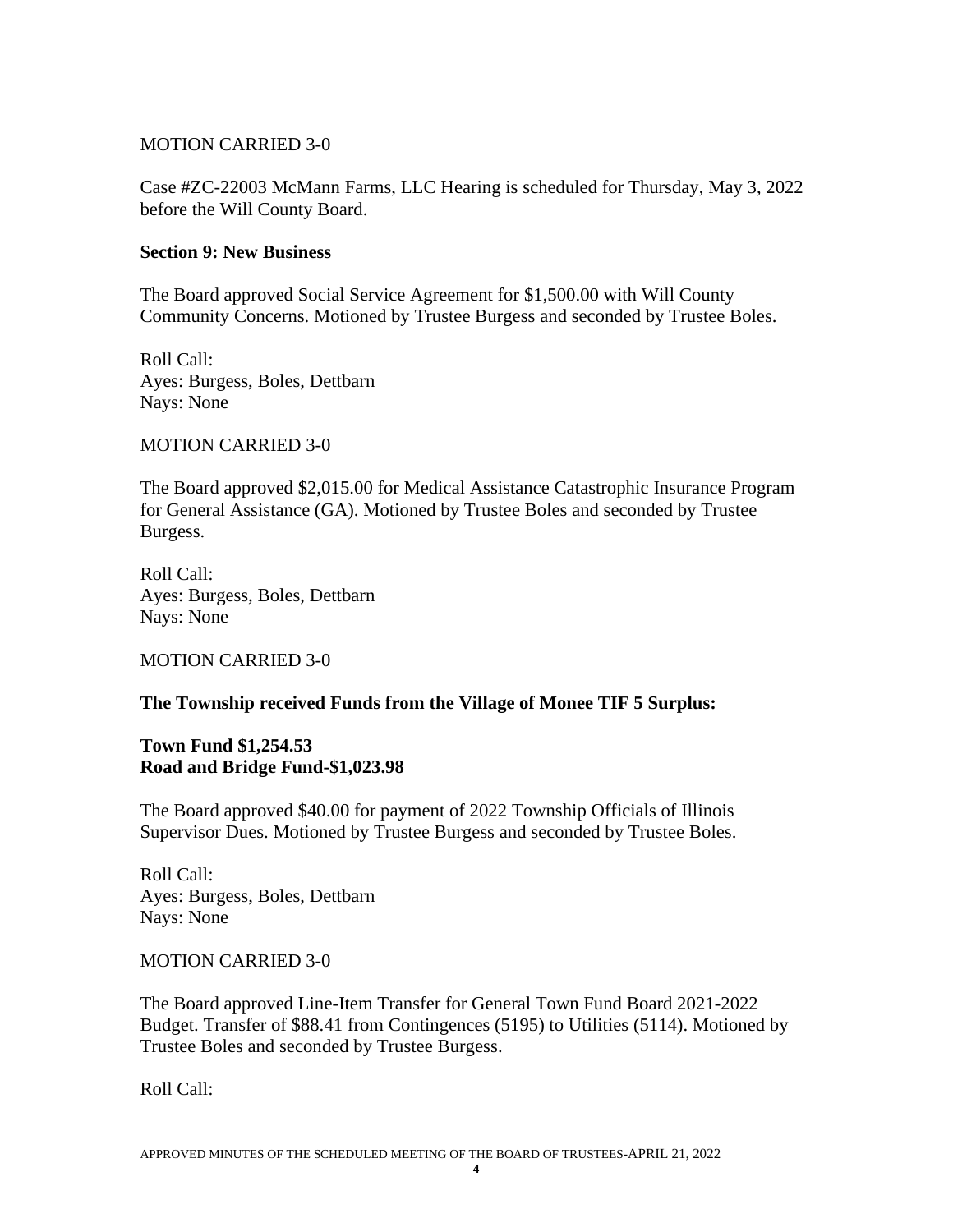Ayes: Burgess, Boles, Dettbarn Nays: None MOTION CARRIED, 3-0

The Board approved Line-Item Transfer for General Town Fund, Assessor's 2021-2022 Budget. Transfer of \$1,000.00 from Contingences (5195); \$500.00 to Utilities (5114) and \$500.00 to Due/Licenses. Motioned by Trustee Boles and seconded by Trustee Burgess.

Roll Call: Ayes: Burgess, Boles, Dettbarn Nays: None MOTION CARRIED, 3-0

## **Section 10: Old Business**

Blood Drive:

- Trustee Burgess will send Administrator Simmons a Flyer to post.
- Drive will start at 3:00 PM, Volunteers must be at Township at 1:30 PM.

## **Section 11: Trustee Audit of Accounts/Clerk Certification Audit**

The Board approved the payment of the bills as presented for the period of March 18, 2022, through March 31, 2022. Motioned by Trustee Burgess and seconded by Trustee Boles.

Roll Call: Ayes: Burgess, Boles, Dettbarn Nays: None

MOTION CARRIED, 3-0

The Board approved the payment of the bills as presented for the period of April 1, 2022, through April 21, 2022. Motioned by Trustee Boles and seconded by Trustee Burgess.

Roll Call: Ayes: Burgess, Boles, Dettbarn Nays: None

MOTION CARRIED, 3-0

## **Section 12: Board Comments:**

None